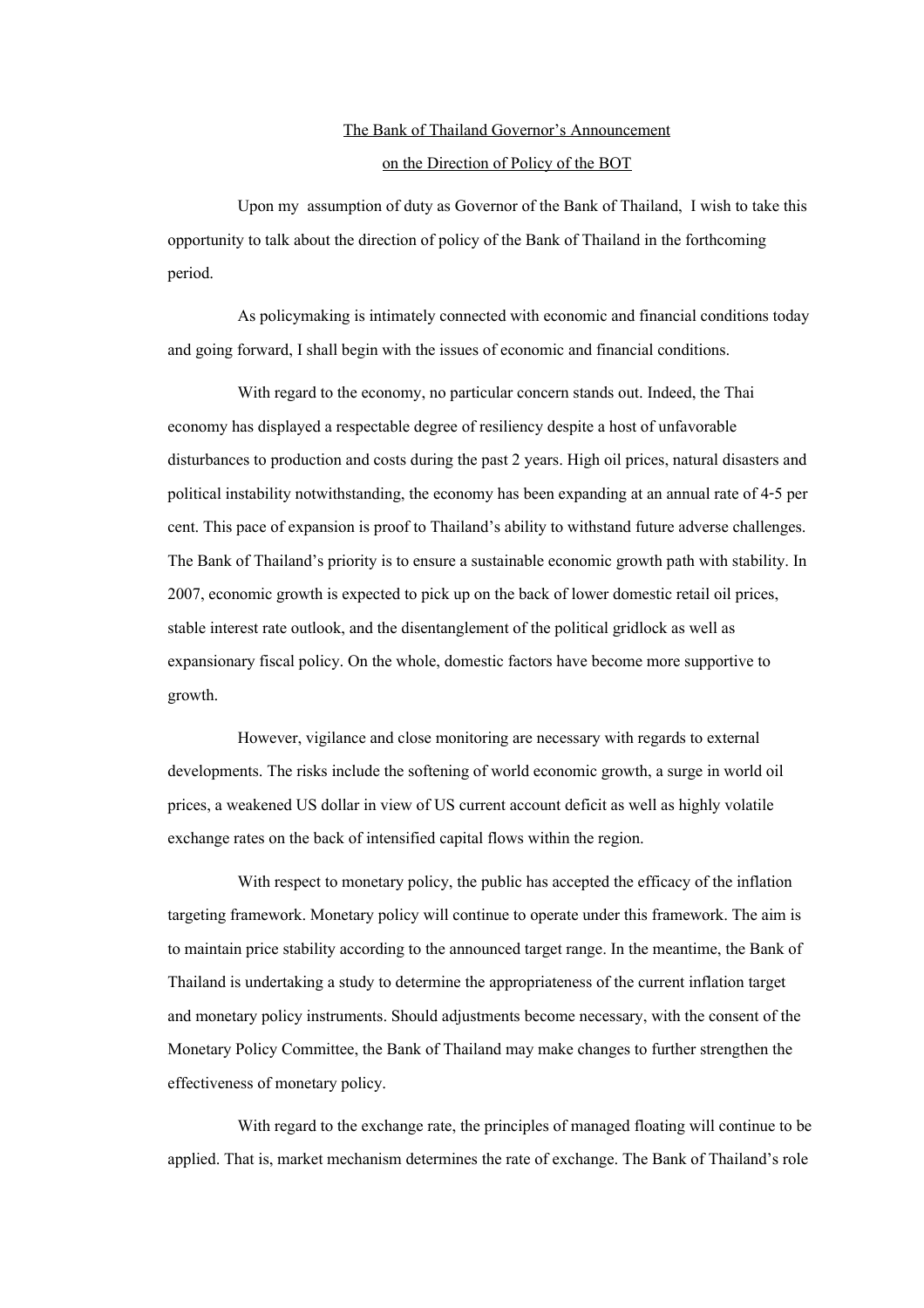is to prevent excessive exchange rate volatility, particularly that which is brought on by speculative short-term flows; in view of the fact that the baht's misalignment with other regional currencies and its disconnection from fundamentals can adversely affect trade and business activities.

Fast and sudden cross-border capital flows and the problem of global imbalance, which affects the value of the USD, will continue to present a challenge. To some extent, the Bank of Thailand may be able to limit excess volatility in the baht exchange rate, but we are not able to resist the depreciating trend of the US dollar. It is, therefore, necessary that the business sector manages the exchange rate risk they face as well. Up to now, capital inflows to Thailand face no impediment, but some obstacles are still present in relation to outflows from Thailand. These obstacles may have limited investment and saving opportunities for Thai residents. In future, measures to restrict capital outflows will be relaxed. In the process, all parties involved must learn to improve the management of risks associated with the exchange rate as well as other financial risks. Aside from limiting excessive exchange rate volatility, the Bank of Thailand will place financial market development as a priority to ensure that the money, capital and foreign exchange markets are deep enough to withstand large volume of flows.

With regard to financial institutions policy, the Bank of Thailand's top priority will continue to be the stability and resiliency of financial institutions. I remain committed to the framework and direction that former Governor M.R. Pridiyathorn Devakula and I have laid down over the years and will take the task to completion.

Policy priorities can be summarized into five key points, as follows:

1. Enhance financial institution's resiliency by strengthening regulatory and supervisory standards to meet international best practices, such as the introduction of Basel II capital requirement, the new provisioning rule under International Accounting Standard No. 39, as well as other measures provided for under the new Financial Institutions Businesses Act, particularly consolidated supervision. Toward this end, the Bank of Thailand and other relevant agencies are scheduled in the first quarter of 2007 to take part in the Financial Sector Assessment Program (FSAP), which is a joint project conducted by the IMF and the World Bank to assess the strengths and weaknesses of the financial system and its supervisory framework.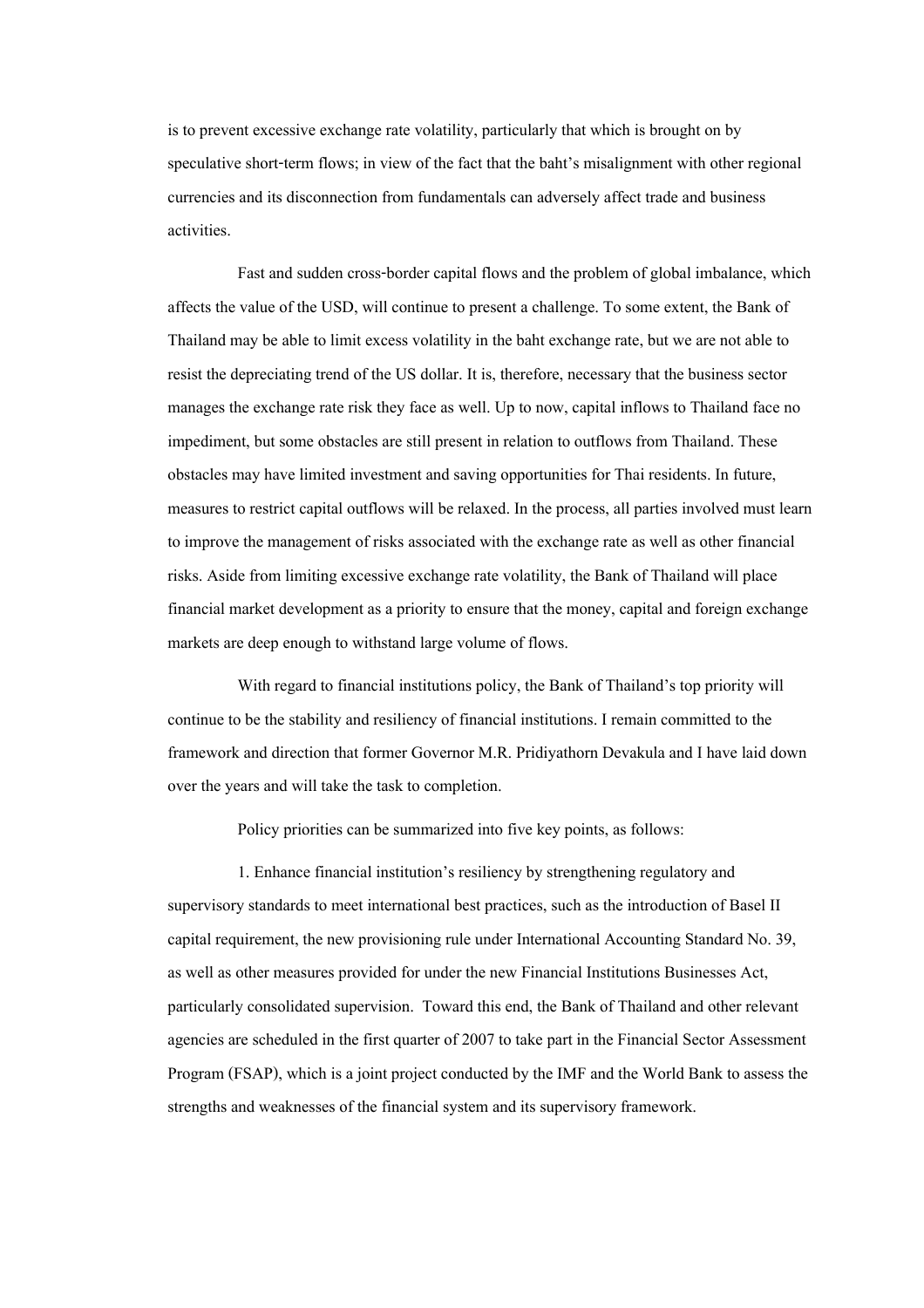2. Increase emphasis on good corporate governance at financial institutions, particularly with respect to the structure of the Board of Directors, fit and proper criteria for senior management, honesty and transparency in business practices as well as fair treatment of customers. The Bank of Thailand will also emphasize information disclosure by financial institutions in the manner that is sufficient for depositors, borrowers, and investors to make informed choices, thus facilitating effective market discipline over financial institutions.

3. Encourage financial institutions to improve operational efficiency, especially in the area of risk management, which has become increasingly more complex and requires greater investment in information system, technology, and human resources. This will be a critical factor that determines financial institutions' ability to meet the challenges from a more globalized and competitive market going forward.

4. Continue the second phase of the Financial Sector Master Plan (FSMP) following the first phase, the implementation of which is near completion. The second phase will aim to induce improvement in the efficiency of domestic financial institutions through competition under a phased introduction of new players, both domestic and foreign. The implementation of this phase will be made in gradual pre-announced steps to give financial institutions time to make necessary adjustments.

5. Urge all parties to promote greater financial literacy to the public in order to facilitate informed decisions on financial services and products that are appropriate to their needs and circumstances. This will enhance their understanding of risks and ensure resiliency in the face of challenges that may arise from more intensified competition and proliferation of new products.

For the Bank of Thailand to conduct monetary policy effectively and ensure financial stability in accordance with the outlined goals under a changing financial landscape, changes to the current laws are necessary to facilitate our principal missions. To enhance the effectiveness of monetary policy conduct, a principal mission, changes to the Bank of Thailand Act and the Currency Act are under way. The essence of this undertaking is to give the Bank of Thailand independence while securing an appropriate system of checks and balances. The Bank of Thailand's conduct will be made transparent with full accountability. In addition, we plan to expedite the enactment of two financial institutions acts namely, the Financial Institutions Businesses Act, which will enable us to handle a complete set of new financial businesses as well as empower the Bank of Thailand not only to supervise and regulate financial institutions and